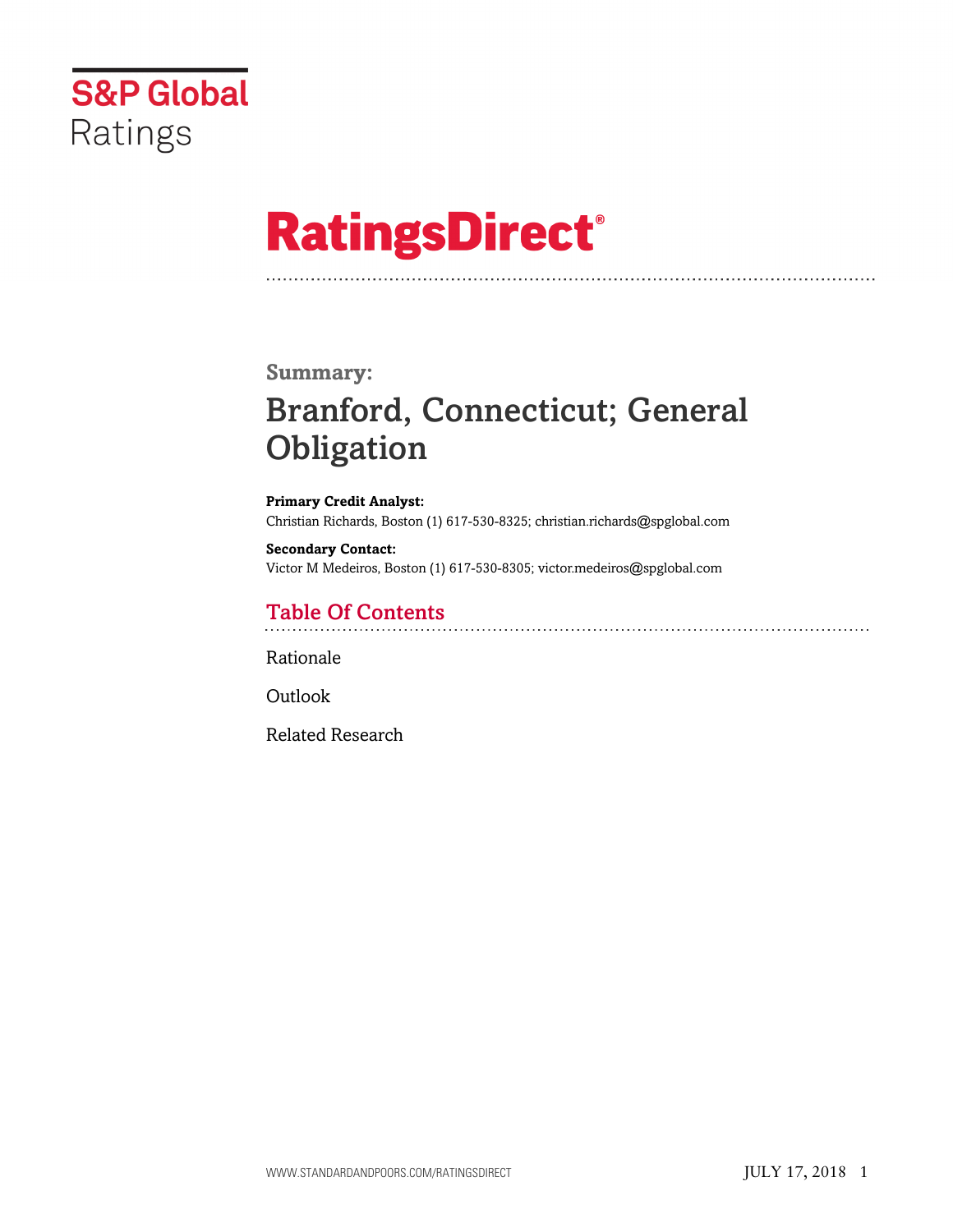# **Summary:** Branford, Connecticut; General Obligation

| <b>Credit Profile</b>                        |            |            |
|----------------------------------------------|------------|------------|
| US\$18.0 mil GO bnds ser 2018 due 08/01/2038 |            |            |
| Long Term Rating                             | AAA/Stable | <b>New</b> |
| <b>Branford GO</b>                           |            |            |
| Long Term Rating                             | AAA/Stable | Affirmed   |

## <span id="page-1-0"></span>Rationale

S&P Global Ratings assigned its 'AAA' long-term rating to Branford, Conn.'s issue of 2018 general obligation (GO) bonds. In addition, we affirmed our 'AAA' long-term rating on Branford's previously issued GO bonds. The outlook is stable.

Branford's full faith and credit pledge, payable from the levy of an unlimited-ad valorem tax on all taxable property in the town, secures the bonds.

We rate Branford higher than the sovereign because we believe the town can maintain better credit characteristics than the U.S. in a stress scenario, due to its predominantly locally derived revenue base and our view that pledged revenue supporting debt service on the bonds is at limited risk of negative sovereign intervention. In 2017, local property taxes generated 83% of general fund revenue, demonstrating a lack of dependence on central government revenue. (See "Ratings Above The Sovereign: Corporate And Government Ratings—Methodology And Assumptions," published Nov. 19, 2013, on RatingsDirect.)

We understand that proceeds will be used to finance various capital improvement projects, as well as renovations at the community center and intermediate school.

The long-term rating reflects our assessment of the following factors for the town, specifically its:

- Very strong economy, with access to a broad and diverse metropolitan statistical area (MSA);
- Strong management, with "good" financial policies and practices under our Financial Management Assessment (FMA) methodology;
- Strong budgetary performance, with operating surpluses in the general fund and at the total governmental fund level in fiscal 2017;
- Very strong budgetary flexibility, with an available fund balance in fiscal 2017 of 24% of operating expenditures;
- Very strong liquidity, with total government available cash at 43.3% of total governmental fund expenditures and 6.5x governmental debt service, and access to external liquidity we consider strong;
- Very strong debt and contingent liability position, with debt service carrying charges at 6.7% of expenditures and net direct debt that is 43.9% of total governmental fund revenue, as well as low overall net debt at less than 3% of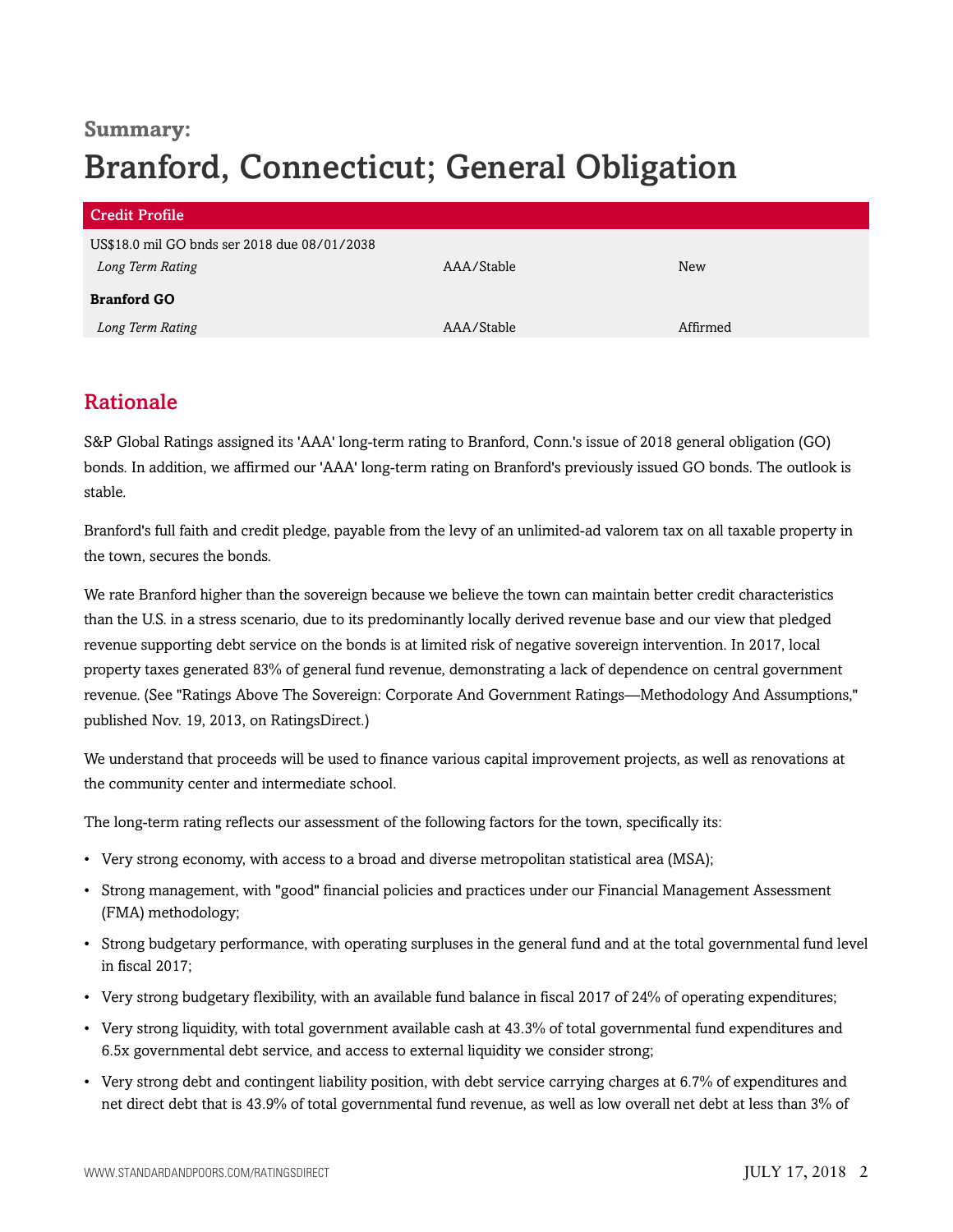market value and rapid amortization, with 75.9% of debt scheduled to be retired in 10 years, but significant medium-term debt plans; and

• Strong institutional framework score.

#### Very strong economy

We consider Branford's economy very strong. The town, with an estimated population of 27,409, is an established suburban residential community approximately eight miles due east of New Haven, 90 miles east of New York City, and 40 miles south of Hartford. It is in New Haven County in the New Haven-Milford MSA, which we consider to be broad and diverse. It has a projected per capita effective buying income of 143% of the national level and per capita market value of \$186,070. Overall, market value grew by 0.9% over the past year to \$5.1 billion in 2019. The county unemployment rate was 5.0% in 2017.

Continued development in Branford includes investments in advanced manufacturing, health care, and biotech, along with increased tourism, due to its breweries and location on the Connecticut coastline. Management's collaboration with development organizations, notably BioCt (the state's biotech association); the University of Connecticut's TIP, a biotech incubator; ABCT, a biotech start-up program; and regional chamber of commerce and councils, promote investment in the town. Its location helps to draw private investment and attract workers due to access to recreational opportunities; additionally, Interstate 95 and a commuter rail line are in town and provide access to the MSA and broader regional economy. As a result, several of the town's biotech firms, such as sema4 and Ancera, have recently undertaken expansions of existing operations, while the town's three breweries continue to boost tourism, with one continuing development of a hotel to support the growing number of visitors.

Other advantages helping to draw investment include a relatively low mill rate and sewer access in approximately 75% of the town, which management reports is relatively uncommon in the area, including all of the commercial zoned land. Economic activity centered on the town's train station, which is serviced by the Shore Line East commuter line, continues, with town management continuing its study and promotion of transit-oriented development around the station, to further enhance Branford as a destination for both tourists and commuters.

The largest employers have remained steady, with the town itself being the largest with 755 employees, followed by Connecticut Hospice (365); Branford Hills Health Care (285); Wal-Mart (260); and Blakeslee Prestress, a pre-fabricated concrete-manufacturing company (250). We expect that the town will continue to attract and retain businesses, given management's forward-looking and active role in developing and shaping the local economy. It is unclear if the new businesses will raise the underlying wealth and income metrics, but given the town's historic economic stability, we expect Branford, with access to a diverse MSA, to maintain a very strong economy over the next two fiscal years.

#### Strong management

We view the town's management as strong, with "good" financial policies and practices under our FMA methodology, indicating financial practices exist in most areas, but that governance officials might not formalize or monitor all of them on a regular basis.

Management uses several years of budget-to-actuals to recognize trends in both revenues and expenditures when developing future budgets. As evidenced by the incorporation of anticipated state budget cuts into the budget,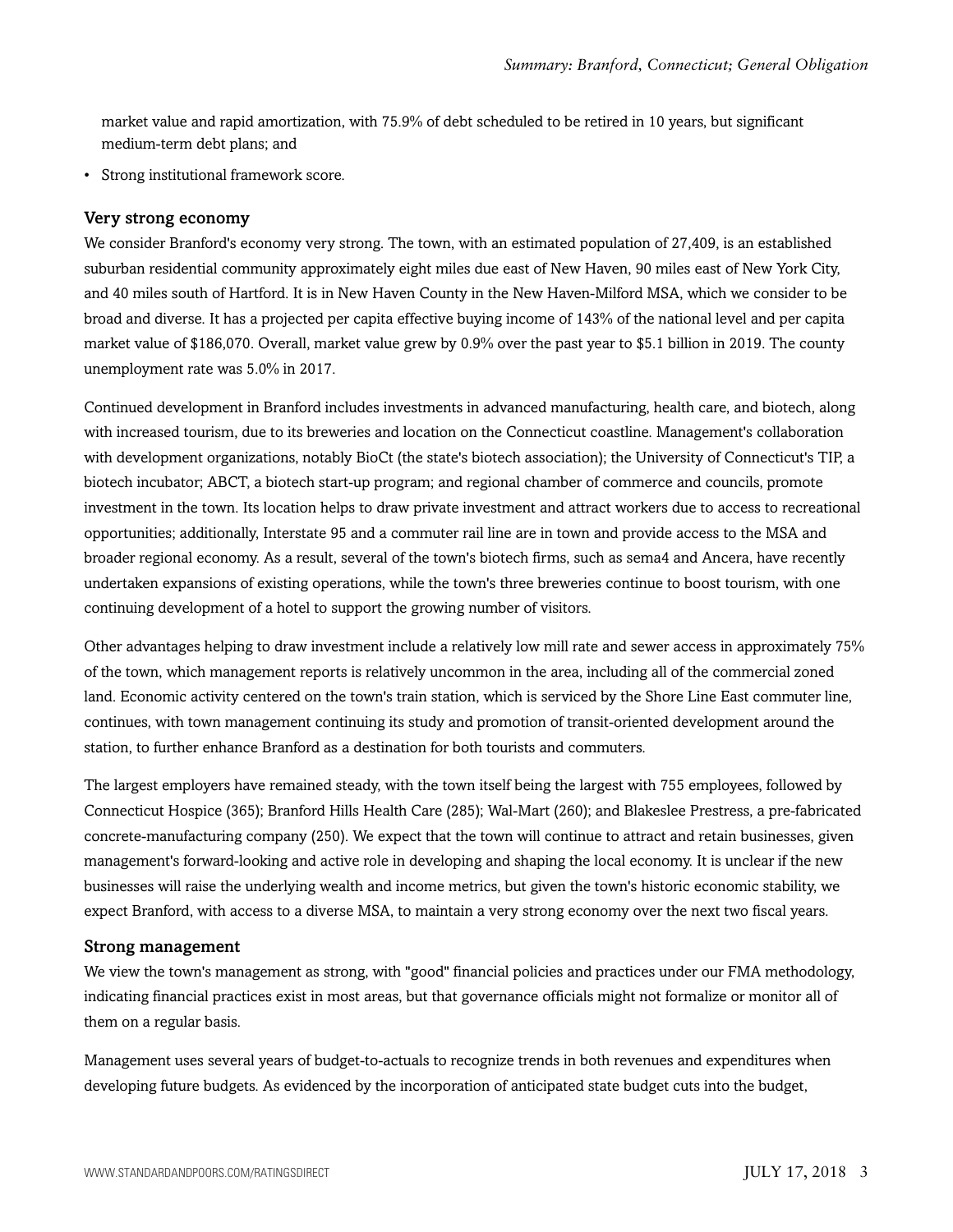management is forward-looking and adapts to changes in the financial environment. Additionally, an outside consultant is used to assist in forecasting health care costs. Management continuously monitors Branford's budget-to-actual performance, but only makes formal reports to the board on an as-needed basis. Individual department heads are responsible for budget reports to their respective oversight commissions. The annual budget incorporates a five-year capital improvement plan, which identifies funding for all future years; separately, a debt service schedule is kept to account specifically for future annual debt service. While the commentary in the town's annual budget notes management's informal goal of funding as many capital expenditures as possible on a pay-as-you-go basis, thus limiting debt, there is no formal debt management policy. Management maintains an informal reserve and liquidity policy of sustaining unassigned fund balance at 9% of operating expenditures. Finally, the town has an investment management policy that mirrors state statute.

#### Strong budgetary performance

Branford's budgetary performance is strong, in our opinion. The town had operating surpluses of 2.4% of expenditures in the general fund and 5.8% across all governmental funds in fiscal 2017.

Management reports that the fiscal 2017 positive results were primarily due to an aggregation of positive variances across revenue and expenditure categories. The town returned better-than-budgeted results based on conservative budgeting practices. Entering fiscal 2018, Branford took a conservative approach to projecting state aid, as the state had not yet adopted a budget and was debating sizable cuts in direct and indirect aid to municipalities. Management planned for a worst-case scenario and budgeted for no intergovernmental revenue transfers from the state. The town's adopted budget included the use of fund balance, although given the predominance of locally derived revenues in the budget and its recent trend of producing better-than-budgeted results, we anticipated it would not significantly draw on reserves at year-end. Management reports that due to state aid coming in over budget, as well as continued growth in local revenue sources, at worst, Branford will report break-even results in its fiscal 2018 audit; management does not expect to draw down fund balance.

While the state continues to face revenue shortfalls, its biennial budget provides increased certainty, relative to fiscal 2018, for Connecticut municipalities. Branford's fiscal 2019 budget does not assume no state aid, as it did in 2018, but management used increasingly conservative estimates when budgeting direct governmental grants. The 2019 budget does include an increase in solid waste costs, due to a new contract, but there are no major structural changes. It totals approximately \$109.3 million in pre-transfer general fund expenditures, or about a 2.5% increase from 2018.

Intergovernmental aid reductions will continue to play an important credit factor for municipalities across Connecticut; however, we believe that Branford's management has shown it will use conservative budgeting assumptions that result in at least balanced operations at year-end. Additional stability is provided by the predominance of local source revenues, as property taxes accounted for 83% of general fund revenues in fiscal 2017, while intergovernmental was 12%. We further note that management expects to report in the fiscal 2018 audit that intergovernmental aid dropped to 2.4% of general fund revenues, and has budgeted for 2.1% in fiscal 2019, a reduction from \$14 million in fiscal 2017 to \$2.4 million in the 2019 budget. Management is proactively working to reduce the town's reliance on state aid. We expect performance to remain at strong throughout the outlook period.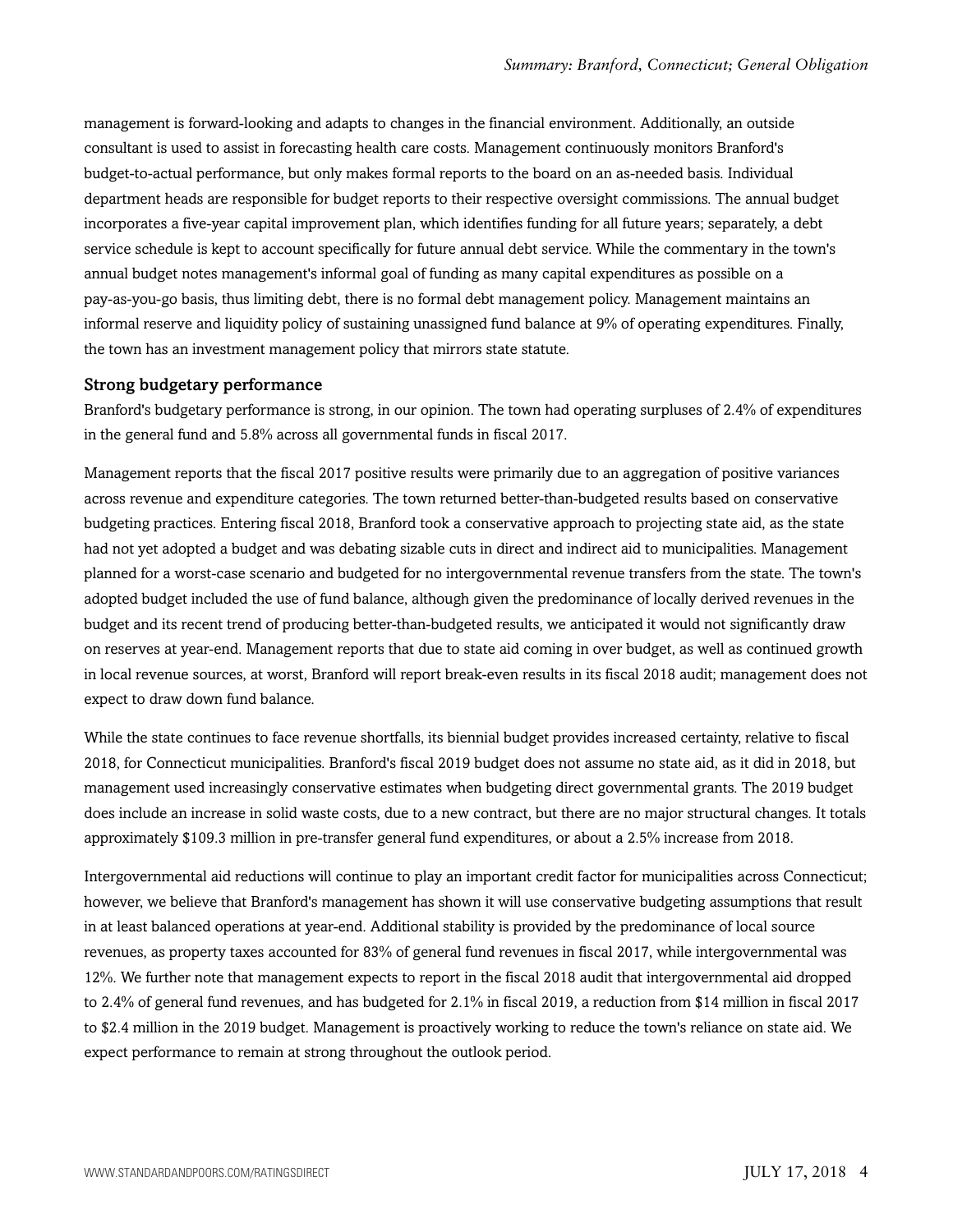#### Very strong budgetary flexibility

Branford's budgetary flexibility is very strong, in our view, with an available fund balance in fiscal 2017 of 24% of operating expenditures, or \$27.2 million.

Branford's fiscal 2019 budget includes the use of \$2.8 million from reserves, a level consistent with the past several fiscal years with the exception of fiscal 2018, in which the town budgeted for \$6.4 million from reserves due to state-aid uncertainty. Due to conservative financial management, the town has not had to use this appropriation within the past three fiscal years, and does not anticipate reporting fund balance usage in fiscal 2018. Given the town's history of not using appropriated fund balance, along with updated projections for fiscal 2018 results, we do not anticipate that Branford will draw on reserves within the next several years, consequently maintaining a very strong available fund balance over the outlook period.

#### Very strong liquidity

In our opinion, Branford's liquidity is very strong, with total government available cash at 43.3% of total governmental fund expenditures and 6.5x governmental debt service in 2017. In our view, the town has strong access to external liquidity if necessary.

Branford is a regular market participant that has issued GO debt frequently over the past several years. The town does not have any variable-rate or direct-purchase debt, nor does it have any contingent liquidity risks from financial instruments with payment provisions that change on the occurrence of certain events. The town maintains an investment policy that limits the town's investments to U.S. government securities, state short-term investment funds, and other short-term investments such as CDs and money market funds. The policy expressly prohibits investment in derivative securities and other riskier investments.

#### Very strong debt and contingent liability profile

In our view, Branford's debt and contingent liability profile is very strong. Total governmental fund debt service is 6.7% of total governmental fund expenditures, and net direct debt is 43.9% of total governmental fund revenue. Overall net debt is low at 1.1% of market value, and approximately 75.9% of the direct debt is scheduled to be repaid within 10 years, which are in our view positive credit factors. Negatively affecting our view of the town's debt profile is its significant medium-term debt plans.

Management is continually re-evaluating its capital plans and balancing infrastructure needs against budgetary realities, particularly with regard to anticipated reductions in state aid. Currently, management may issue as much as \$44 million over the next several year to address capital needs at the library, middle school, and various other projects. Given the positive offsetting factors of rapid amortization and low debt to market value, these issuances may not change our view of the town's debt profile. However, should the new issuances slow principal repayment below 65% in ten years, we could revise our view of the debt profile.

Branford's combined required pension and actual other postemployment benefit (OPEB) contributions totaled 4.5% of total governmental fund expenditures in 2017. Of that amount, 2.7% represented required contributions to pension obligations, and 1.8% represented OPEB payments. The town made 100% of its annual required pension contribution in 2017 and has for each of the past three fiscal years.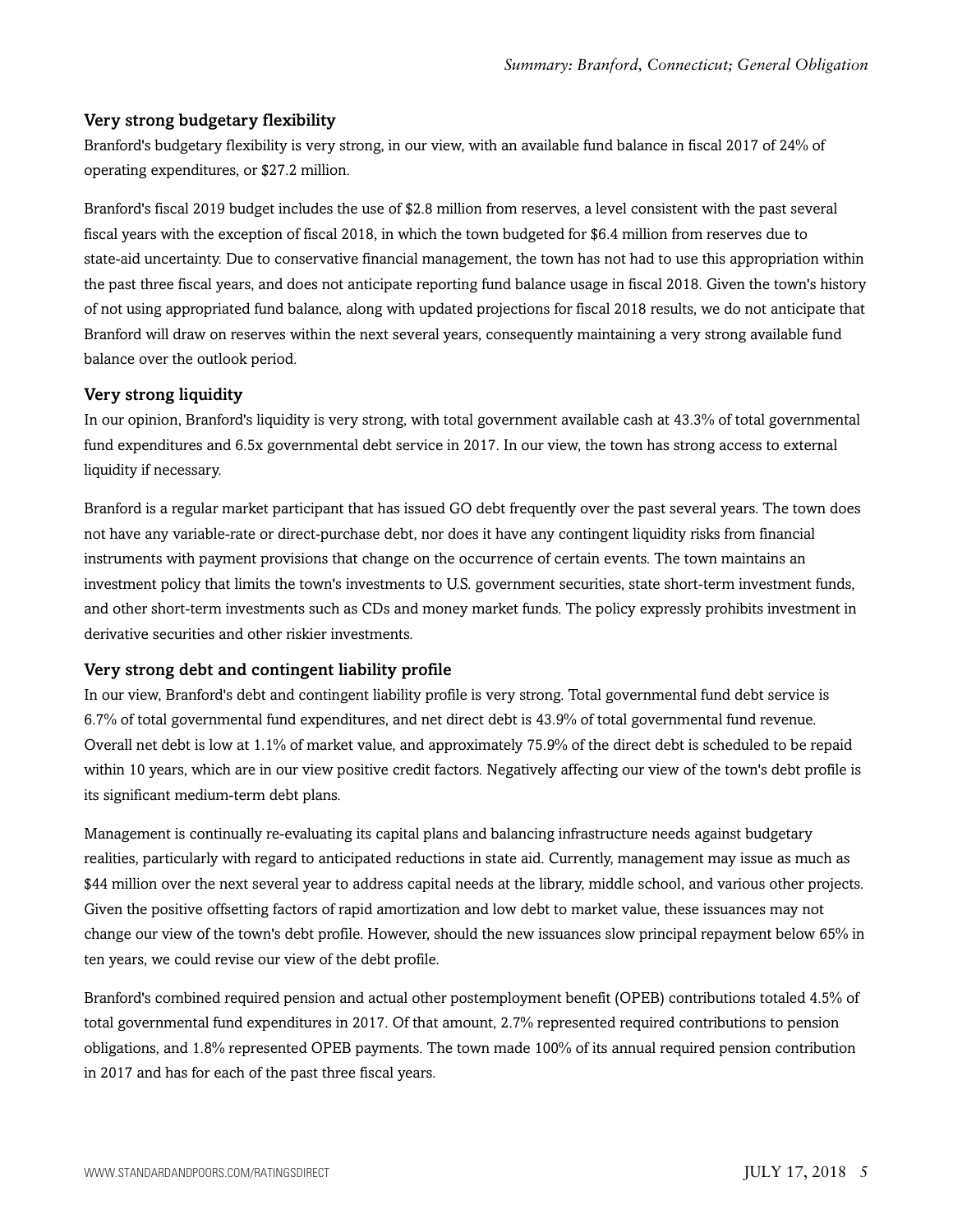The town is a participant in the Municipal Employees' Retirement System (MERS). MERS is a cost-sharing multiple-employer public employee retirement system established and administered by the State of Connecticut, to provide benefits to full-time employees except police department employees, elected officials, and certified teachers and administrators. The town reports a MERS proportionate net liability of \$10.7 million. The plan has a funded ratio of 92%, measured using an 8.0% discount rate.

Branford also administers two single-employer public employee retirement systems, one for the town's police officers and one for volunteer firefighters. There are 84 total participants in the police plan, with 38 active members, and 226 total participants in the firefighters plan, with 208 active members. The police plan is larger, however, when measuring liability, both total and net. Branford's police plan has a net pension liability of \$8.3 million, and a funded ration of 73%; the firefighters plan has a net pension liability of \$350,000 and a funded ratio of 73%. The police plan used a 7.0% discount rate, while the fire plan used a 6.75% rate, as of the June 30, 2017 audit. The police plan lowered its discount rate to 6.5% for the most recent valuation. While we expect this may lower the funded ratio and potentially raise the required contribution, we note that the plans' discount rates are below average and may more accurately reflect the accrued liabilities. The town has a policy requiring it to fully fund the required contribution annually. The police plan was closed to new entrants as of Jan. 1, 2012; new hires are in a defined-contribution plan.

The town also provides OPEBs in the form of health insurance to eligible retirees. Branford established an OPEB trust in 2009, to prefund benefits. As a result, the OPEB funded ratio is 49%, with an unfunded liability of \$14.6 million, as June 30, 2017, measured using a 6.75% discount rate.

#### Strong institutional framework

<span id="page-5-0"></span>The institutional framework score for Connecticut municipalities is strong.

## **Outlook**

The stable outlook reflects our view that Branford's management will continue to adapt budgetary assumptions to incorporate changes in state aid. Further rating stability is provided by the town's participation in the broad and diverse New Haven-Milford MSA, and our belief that its economy will continue to grow, along with consistently very strong budgetary flexibility and liquidity. While not likely, a decline in budgetary performance due to declining state aid or from increased pressure elsewhere in the budget, leading to a significant deterioration in reserves, could result in a rating change. As a result, we do not expect to revise the rating in our two-year outlook horizon.

### <span id="page-5-1"></span>Related Research

- S&P Public Finance Local GO Criteria: How We Adjust Data For Analytic Consistency, Sept. 12, 2013
- Incorporating GASB 67 And 68: Evaluating Pension/OPEB Obligations Under Standard & Poor's U.S. Local Government GO Criteria, Sept. 2, 2015

Certain terms used in this report, particularly certain adjectives used to express our view on rating relevant factors,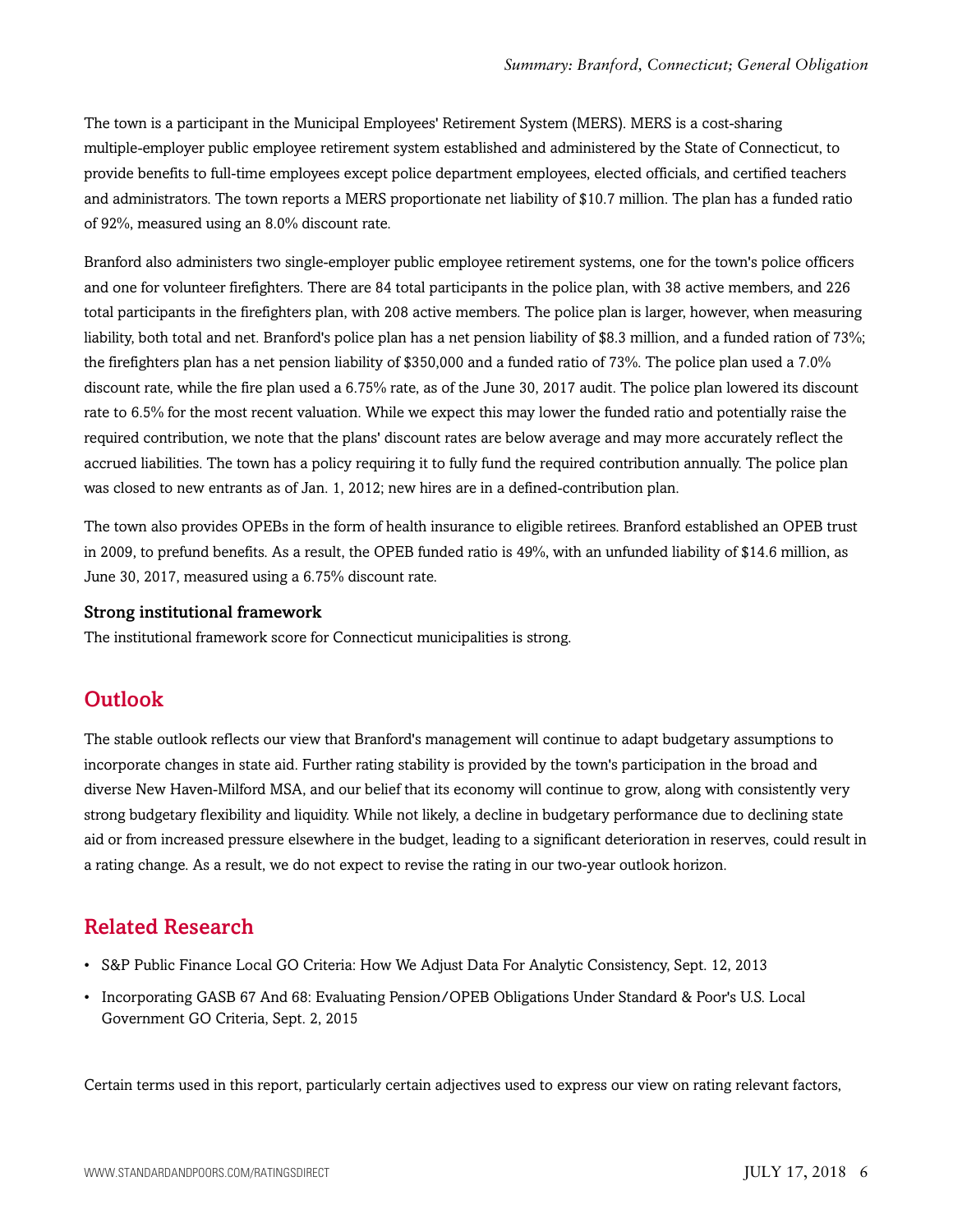have specific meanings ascribed to them in our criteria, and should therefore be read in conjunction with such criteria. Please see Ratings Criteria at www.standardandpoors.com for further information. Complete ratings information is available to subscribers of RatingsDirect at www.capitaliq.com. All ratings affected by this rating action can be found on S&P Global Ratings' public website at www.standardandpoors.com. Use the Ratings search box located in the left column.